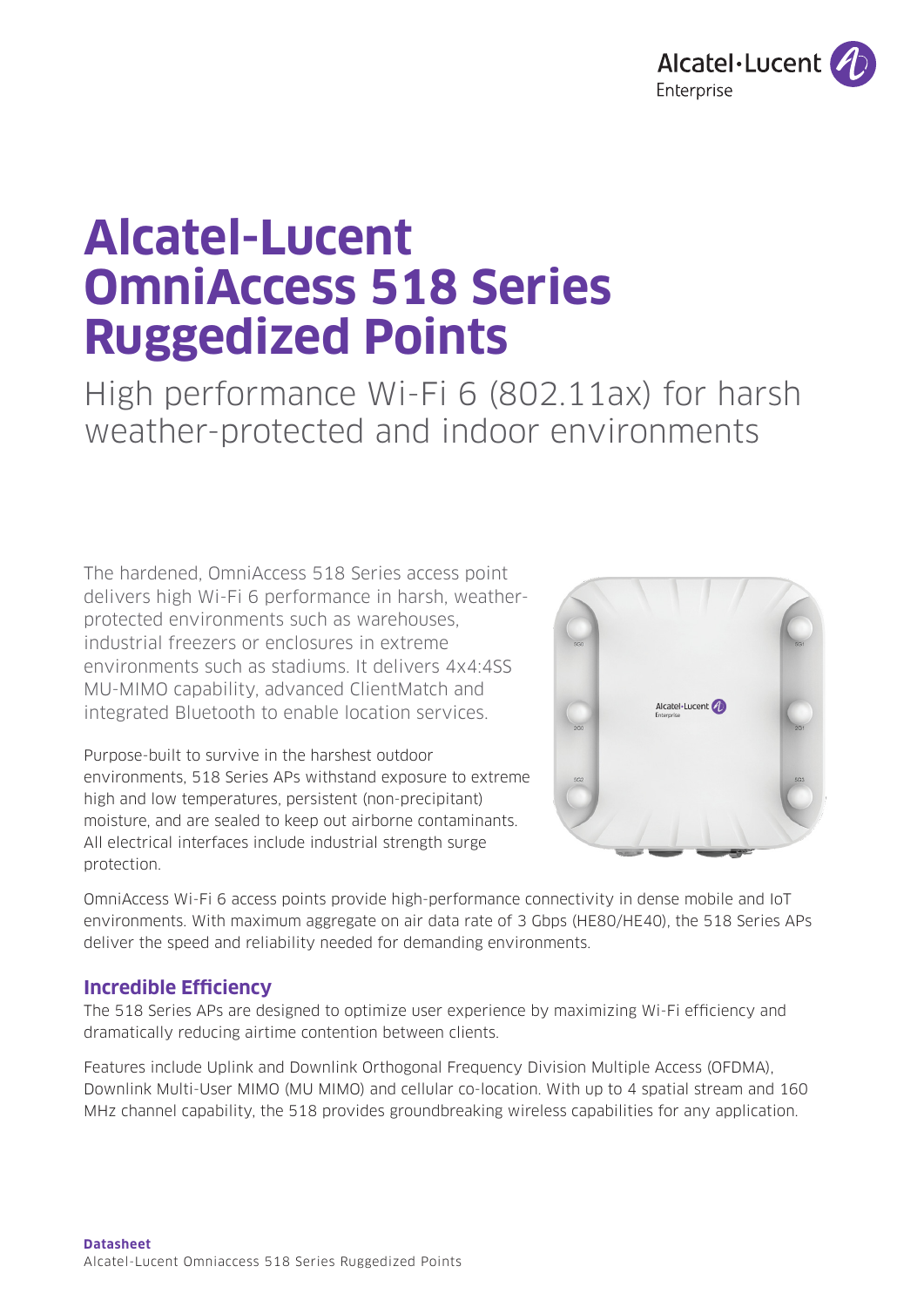#### **Advantages of OFDMA**

This capability allows OmniAccess Wi-Fi 6 APs to handle multiple Wi-Fi 6 enabled clients simultaneously on a single radio.

Channel utilization is optimized per transaction by matching allocated bandwidth in a channel to the offered user load. These sub divisions of the channel are referred to as Resource Units (RU).

## **Multi-User MIMO (MU-MIMO)**

The 518 Series APs support downlink MU-MIMO similar to Wi-Fi 5 (802.11ac Wave 2) APs. With the introduction OFDMA in Wi-Fi 6, the overhead for this capability is reduced and MU-MIMO effectiveness is substantially improved for large client counts.

### **Wi-Fi 6 and MU-MIMO aware client optimization**

AI powered ClientMatch technology ensures that all clients are attached to their best serving Access Point. Session metrics, network metrics, applications and client type are used to identify and maintain the best connection.

### **Advanced Cellular Coexistence (ACC)**

The ACC feature uses built in filtering to automatically minimize the impact of interference of high power cellular base stations, in building distributed antenna systems as well as small cell and femtocell equipment.

### **Intelligent Power Monitoring (IPM)**

OmniAccess APs continuously monitor and report hardware energy consumption. APs can be configured to enable or disable capabilities based on the available PoE power – ideal when wired switches have exhausted their power budget.

## **IOT Platform Capabilities**

OmniAccess Wi-Fi 6 APs include an integrated Bluetooth 5 and 802.15.4 radio (for Zigbee support) to simplify deploying and managing IoT-based location services, asset tracking services, security solutions and IoT sensors. This allow organizations to leverage the 518 as an IoT platform, which eliminates the need for an overlay infrastructure and additional IT resources.

#### **Target Wake Time (TWT)**

Ideal for IoT solutions that communicate infrequently, this Wi-Fi 6 capability allows IoT devices to use 802.11ax protocol. TWT coordinates with client devices to allow them to sleep for extended periods and use shorter wake times to communicate before returning to sleep. This substantially extends the useful operating life of Wi-Fi 6 based battery powered sensors.

## **Secure Infrastructure**

The 518 Series is an integral part of zero trust security approach to help protect user authentication and wireless traffic. Select capabilities include:

#### **WPA3 and Enhanced Open**

With the introduction of WPA3 and Enhanced Open, a Wi-Fi 6 certified client will never send unencrypted traffic over the air. Even with an open authenticated network, Enhanced Open still provides strong encryption over the air.

In all Wi-Fi 6 user sessions, each user is uniquely encrypted and if they disconnect and reconnect, the encryption changes from session to session.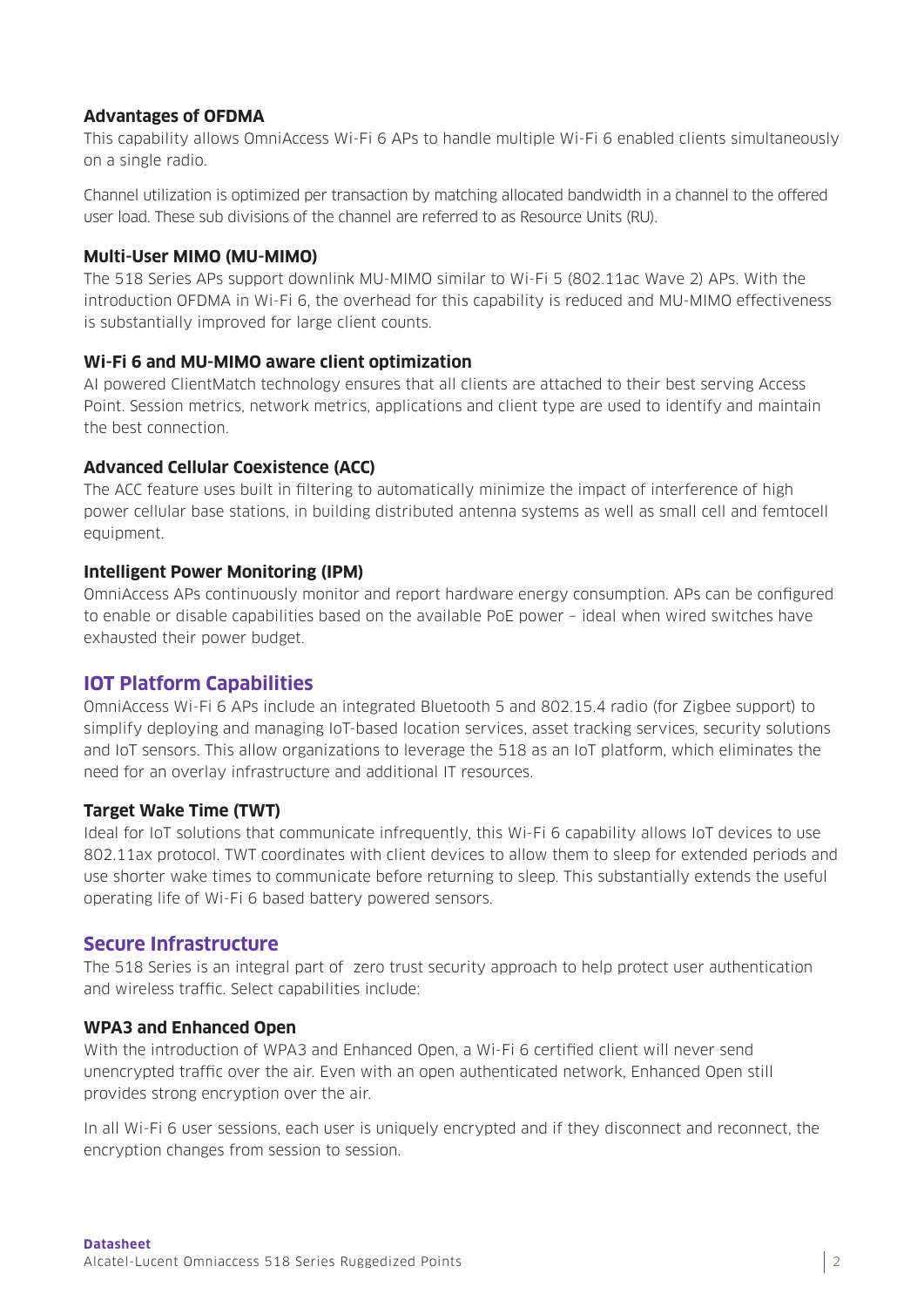#### **WPA2-MPSK**

MPSK enables simpler passkey management for WPA2 devices – should the Wi-Fi password on one device change, no additional changes are needed for other devices. This feature is enabled when networks are deployed with ClearPass Policy Manager.

#### **VPN Tunnels**

In Remote AP (RAP) and IAP-VPN deployments, the OmniAccess 518 can be used to establish a secure SSL/IPSec VPN tunnel to a Gateway or Mobility Controller that is configured as a VPN concentrator.

#### **Trusted Platform Module (TPM)**

For enhanced device assurance, all OmniAccess APs have an installed TPM for secure storage of credentials, keys and boot code.

#### **Simple and Secure Access**

To simplify policy enforcement, the OmniAccess 518 uses Policy Enforcement Firewall (PEF) to encapsulate all traffic from the AP to the Mobility Controller (gateway) for end-to-end encryption and inspection. Policies are applied based on context including user role, device type, application, and location. This reduces the manual configuration of SSIDs, VLANs, and ACLs. PEF also serves as the underlying technology for Dynamic Segmentation.

## **High Density Connectivity**

Each 518 Series AP provides connectivity for a maximum of 512 associated clients per radio (1024 total).

#### **Flexible Operation and Management**

A unique feature of OmniAccess APs is the ability to operate in either controller-less or controllerbased mode.

#### **Controller-less (Instant) Mode**

In controller-less mode, one AP serves as a virtual controller for the entire network. Learn more about Instant mode in this technology brief.

#### **Mobility Controller Mode**

For optimized network performance, roaming and security, APs tunnel all traffic to a mobility controller for central management of traffic forwarding, segmentation, encryption, and policy enforcement.

#### **Management Options**

Available management choices include OV3600 Air Manager (multi-vendor, on prem) solutions.

# **Additional Wi-Fi Features**

## **Transmit Beamforming (TxBF)**

Increased signal reliability and range

#### **Passpoint Release 2**

Seamless cellular-to-Wi-Fi carryover for guests

#### **Dynamic Frequency Selection (DFS)**

Optimized use of available RF spectrum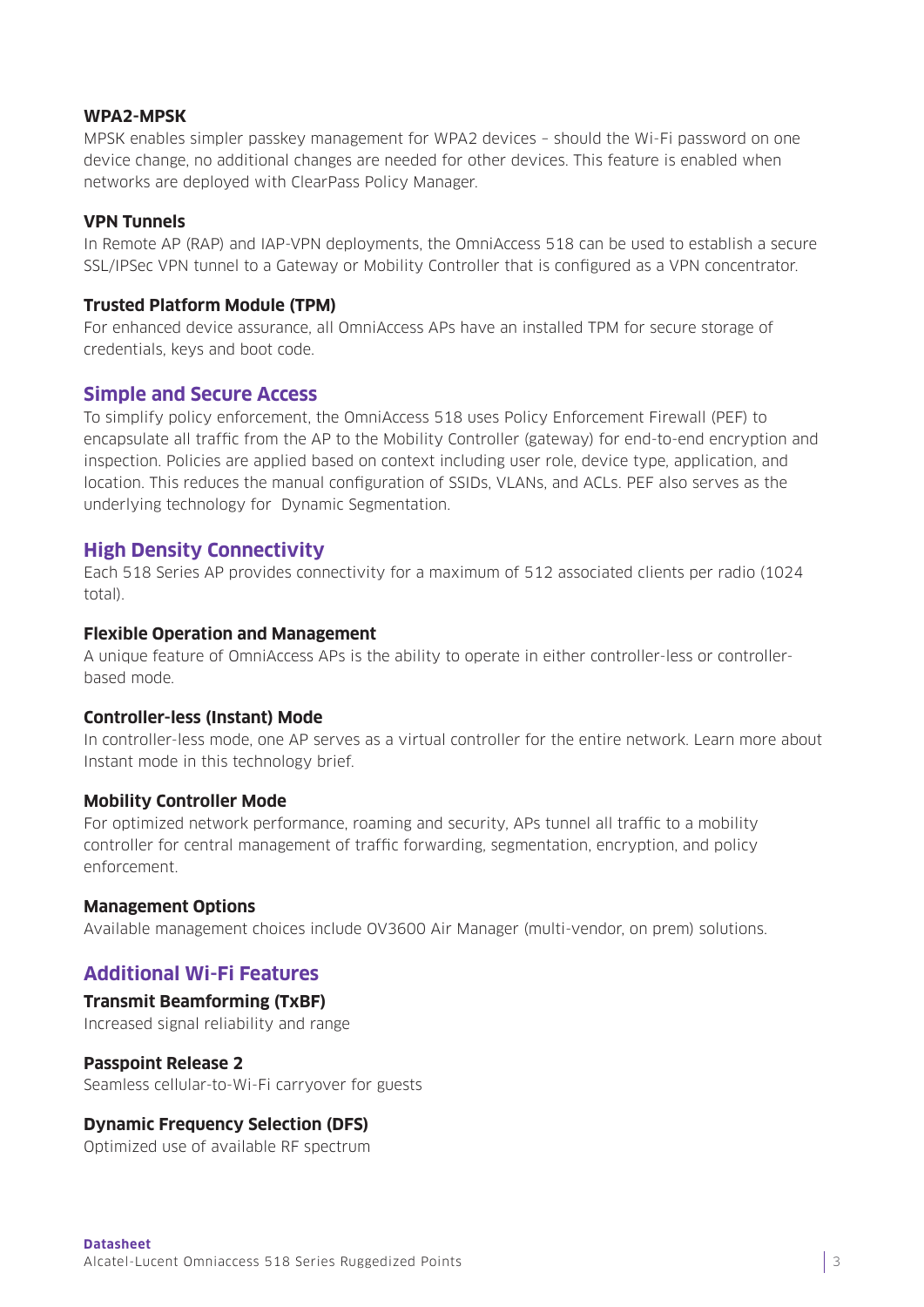### **Maximal Ratio Combining (MRC)**

Improved receiver performance for multi antenna access points.

#### **Cyclic Delay/Shift Diversity (CDD/CSD)**

Enable use of multiple transmit antennas

#### **Space-Time Block Coding (STBC)**

Increased connection robustness

#### **Low-Density Parity Check (LDPC)**

High performance error detection and correction coding for enhanced receiver performance.

# **AP518 Specifications**

#### **Hardware Variants**

- OAW-AP518
	- ¬ 5 GHz: Four RP-SMA connectors for external antenna operation
	- ¬ 2.4 GHz Two RP-SMA connectors for external antenna operation

#### **Wi-Fi Radio Specifications**

- AP type: Indoor Hardened, Wi-Fi 6 dual radio, 5 GHz 4x4 MIMO and 2.4 GHz 2x2 MIMO
- Software-configurable dual radio supports 5 GHz (Radio 0) and 2.4 GHz (Radio 1)

#### **5 GHz:**

- Four spatial stream Single User (SU) MIMO for up to 4.8 Gbps wireless data rate to individual 4SS HE160 Wi-Fi 6 client device (max)
- Two spatial stream Single User (SU) MIMO for up to 1.2 Gbps wireless data rate to individual 2SS HE80 Wi-Fi 6 client device (typical)
- Four spatial stream Multi User (MU) MIMO for up to 4.8 Gbps wireless data rate to up to four 1SS or two 2SS HE160 Wi-Fi 6 DL-MU-MIMO capable client devices simultaneously (max)
- Four spatial stream Multi User (MU) MIMO for up to 2.4 Gbps wireless data rate to up to four 1SS or two 2SS HE80 Wi-Fi 6 DL-MU-MIMO capable client devices simultaneously (typical)

#### **2.4 GHz**

- Two spatial stream Single User (SU) MIMO for up to 575 Mbps wireless data rate to individual 2SS HE40 Wi-Fi 6 client device (max)
- Two spatial stream Single User (SU) MIMO for up to 287 Mbps wireless data rate to individual 2SS HE20 Wi-Fi 6 client device (typical)
- Two spatial stream Multi User (MU) MIMO for up to 575 Mbps wireless data rate to up to two 1SS HE40 Wi-Fi 6 DL-MU-MIMO capable client devices simultaneously (max)
- Two spatial stream Multi User (MU) MIMO for up to 287 Mbps wireless data rate to up to two 1SS HE20 Wi-Fi 6 DL- MU-MIMO capable client devices simultaneously (typical)
- Support for up to 512 associated client devices per radio, and up to 16 BSSIDs per radio
- Supported frequency bands (countryspecific restrictions apply):
	- ¬ 2.400 to 2.4835 GHz
	- ¬ 5.150 to 5.250 GHz
	- ¬ 5.250 to 5.350 GHz
	- ¬ 5.470 to 5.725 GHz
	- ¬ 5.725 to 5.850 GHz
	- ¬ 5.850 to 5.925 GHz
	- ¬ 5.825 to 5.875 GHz
- Available channels: Dependent on configured regulatory domain.
- Dynamic frequency selection (DFS) optimizes the use of available RF spectrum.
- Supported radio technologies:
	- ¬ 802.11b: Direct-sequence spreadspectrum (DSSS)
	- ¬ 802.11a/g/n/ac: Orthogonal frequency-division multiplexing (OFDM)
- ¬ 802.11ax: Orthogonal frequencydivision multiple access
- ¬ (OFDMA) with up to 16 resource units (RU)
- Supported modulation types: ¬ 802.11b: BPSK, QPSK, CCK
	- ¬ 802.11a/g/n: BPSK, QPSK, 16-QAM, 64-QAM, 256-QAM (proprietary extension)
	- ¬ 802.11ac: BPSK, QPSK, 16-QAM, 64- QAM, 256-QAM,
- ¬ 1024 QAM (proprietary extension)
- ¬ 802.11ax: BPSK, QPSK, 16-QAM, 64- QAM, 256-QAM, ¬ 1024 QAM
- 802.11n high-throughput (HT) support: HT 20/40
- 802.11ac very high throughput (VHT) support: VHT 20/40/80/160
- 802.11ax high efficiency (HE) support: HE20/40/80/160
- Supported data rates (Mbps): ¬ 802.11b: 1, 2, 5.5, 11
	- ¬ 802.11a/g: 6, 9, 12, 18, 24, 36, 48, 54
	- ¬ 802.11n (2.4GHz): 6.5 to 300 (MCS0 to MCS15, HT20 to HT40)
	- ¬ 802.11n (5GHz): 6.5 to 600 (MCS0 to MCS31, HT20 to HT40)
	- ¬ 802.11ac: (5 GHz): 6.5 to 3,467 (MCS0 to MCS9, NSS = 1 to 4 for VHT20 to VHT160)
	- ¬ 802.11ax (2.4GHz): 3.6 to 574 (MCS0 to MCS11, NSS = 1 to 2, HE20 to  $HF(40)$
	- ¬ 802.11ax (5GHz): 3.6 to 4803 (MCS0 to MCS11, NSS = 1 to 4, HE20 to HE160)
- 802.11n/ac packet aggregation: A-MPDU, A-MSDU
- Transmit power: Configurable in increments of 0.5 dBm
- Maximum (conducted) transmit power (limited by local regulatory requirements):
	- ¬ 2.4 GHz band: +22 dBm per chain, +25dBm aggregate (2x2)
	- ¬ 5 GHz band: +22 dBm per chain, +28dBm aggregate (4x4)
	- ¬ Note: conducted transmit power levels exclude antenna gain.
- Maximum EIRP (limited by local regulatory requirements):
	- ¬ 2.4 GHz band:
	- 518: 25.0dBm + Antenna Gain ¬ 5 GHz band:
	- 518: 28.0dBm + Antenna Gain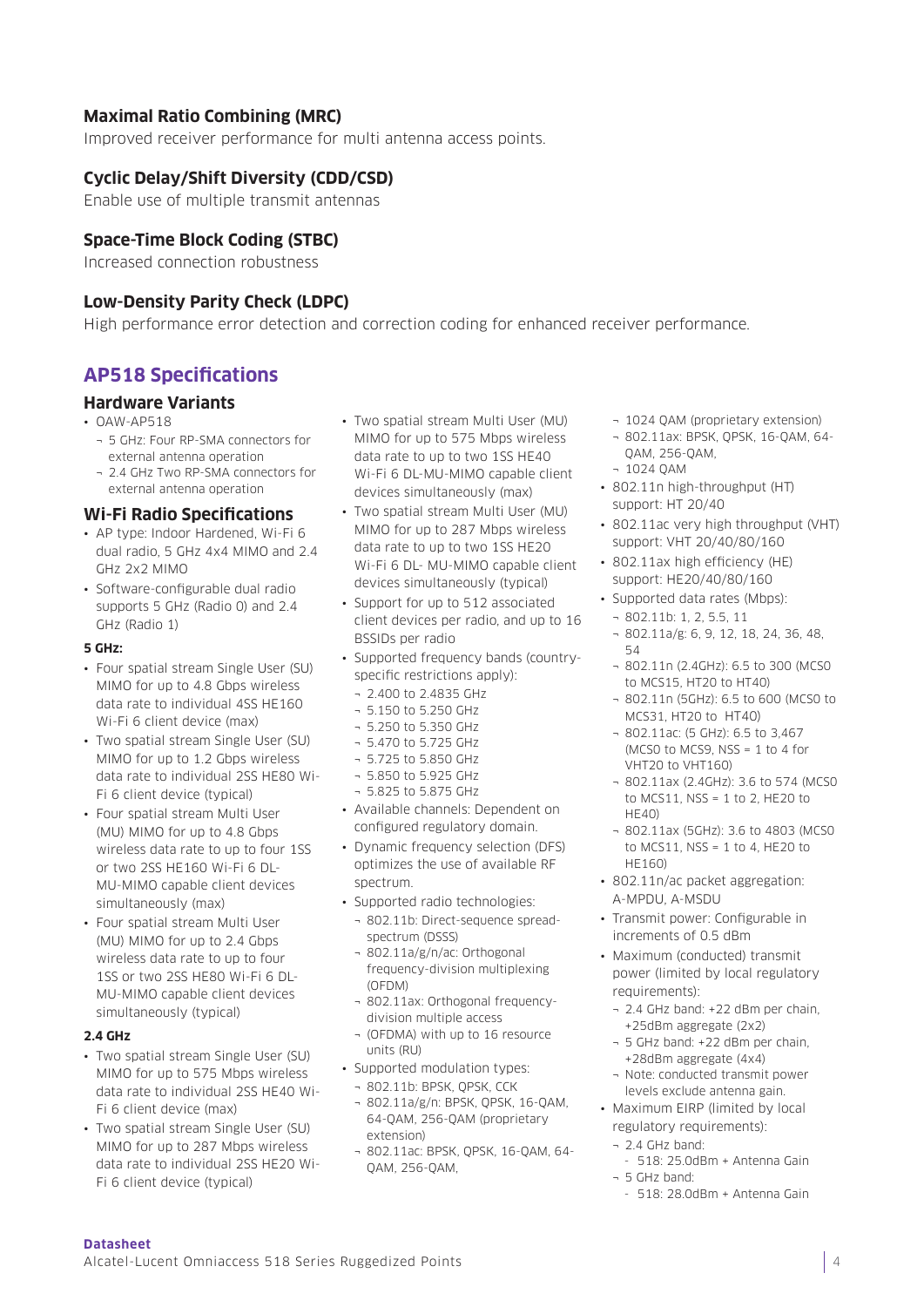- Advanced Cellular Coexistence (ACC) minimizes interference from cellular networks.
- Maximum ratio combining (MRC) for improved receiver performance.
- Cyclic delay/shift diversity (CDD/ CSD) to enable the use of multiple transmit antennas
- Short guard interval for 20-MHz, 40-MHz, 80-MHz and 160-MHz channels.
- Space-time block coding (STBC) for increased range and improved reception.
- Low-density parity check (LDPC) for high-efficiency error correction and increased throughput.
- Transmit beam-forming (TxBF) for increased signal reliability and range.

#### **Power**

- Maximum (worst-case) power consumption:
- ¬ POE powered (dual ports): 32.0W
- ¬ POE powered (single port, full function): 26.1W
- Maximum (worst-case) power consumption in idle mode: 14.0W (single POE) or 16.0W (dual POE)
- Maximum (worst-case) power consumption in deep-sleep mode: 2.9W (single POE) or 3.9W (dual POE)
- The AP supports Power over Ethernet (POE) on port E0 and/or E1
- When POE power is supplied to both Ethernet ports, the AP can be configured to combine or prioritize power sources
- Power sources are sold separately; see the ordering Information section below for details
- When powered by 1x 802.3at (class 4) POE and with the IPM feature disabled, the AP will disable the other Ethernet port. In the same configuration but with IPM enabled, the AP will start up in unrestricted mode, but may dynamically apply restrictions depending on the POE budget and actual power. The feature restrictions and order can be programmed.
- Operating the AP with single or dual 802.3af (class 3 or lower) POE source is not supported.

# **Additional Interfaces**

- E0: SmartRate port (RJ-45)
	- ¬ Auto-sensing link speed (100/1000/2500BASE-T) and MDI/ MDX
	- ¬ 2.5Gbps speed complies with NBase-T and 802.3bz specifications
	- ¬ PoE-PD: 48vDC (nominal) 802.3at/bt (Class 4 or higher)
	- ¬ 802.3az Energy Efficient Ethernet  $(FFF)$
- E1: 100/1000BASE-T (RJ-45)
	- ¬ Auto-sensing link speed and MDI/ **MDX**
	- ¬ 802.3az Energy Efficient Ethernet (EEE)
	- ¬ PoE-PD: 48vDC (nominal) 802.3at/bt (Class4 or higher)
- Link Aggregation (LACP) support between both network ports for redundancy and increased capacity
- Bluetooth 5 and 802.15.4 radio
	- $-21$  GHz
	- ¬ Bluetooth 5: up to 8dBm transmit power and -95dBm receive sensitivity
	- ¬ Zigbee: up to 8 dBm transmit power and -97dBm receive sensitivity
- ¬ Up to 4dBm transmit power (class 2) and -91 dBm receive sensitivity
- Visual indicator (multi-color LED): For system and radio status
- Reset button: Factory reset (during device power up)
- USB-C console interface

# **Mounting**

- Optional mounting kits:
	- ¬ Compatible with the AP-MNT-MP10 mounting kits supported on the AP-5xx indoor APs
	- ¬ 270 Series outdoor AP mounts (AP-270-MNT-V1,
- AP-270-MNT-V2, AP-270-MNT-H1, AP-270-MNT-H2) are compatible when the AP-270-MNT-ADP adapter is utilized

# **Mechanical**

- OAW-AP518
	- ¬ Dimensions/weight (excluding mount):
	- $-211$ mm (W)  $\times 211$  mm (D)  $\times 70$ mm (H)
	- 8.31" (W) x 8.31" (D) x 2.76" (H)
	- 1.5 kg/3.3 lbs

# **Environmental**

- Operating:
	- ¬ Temperature: -40° C to +55° C (-40° F to  $+140^\circ$  F)
	- ¬ Humidity: 5% to 93% non-condensing internal to chassis.
- Storage and transportation:
	- ¬ Temperature: -40° C to +70° C (-40° F to  $+158^\circ$  F)
- Operating Altitude: 3,000 m
- Water and Dust  $-$  ID55
- Shock and Vibration ETSI 300-19-2-4

# **Regulatory**

- FCC/ISED
- CE Marked
- RED Directive 2014/53/EU
- EMC Directive 2014/30/EU
- Low Voltage Directive 2014/35/EU
- UL/IEC/EN 60950

• EN 60601-1-1, EN60601-1-2 For more country-specific regulatory information and approvals, please see your ALE representative.

#### **Regulatory Model Number**

• OAW-AP518: APIN0518

# **Certifications**

- CB Scheme Safety, cTUVus
- UL2043 plenum rating
- Wi-Fi Alliance certified 802.11a/b/ g/n/
- Wi-Fi CERTIFIED™ 6 (802.11ax)
- Wi-Fi CERTIFIED™ ac (with Wave 2 features)
- Passpoint® (Release 2) with AOS-W and Instant

#### **Warranty**

• Limited Lifetime Warranty

## **Minimum Operating System Software**

• AOS-W & InstantOS 8.7.0.0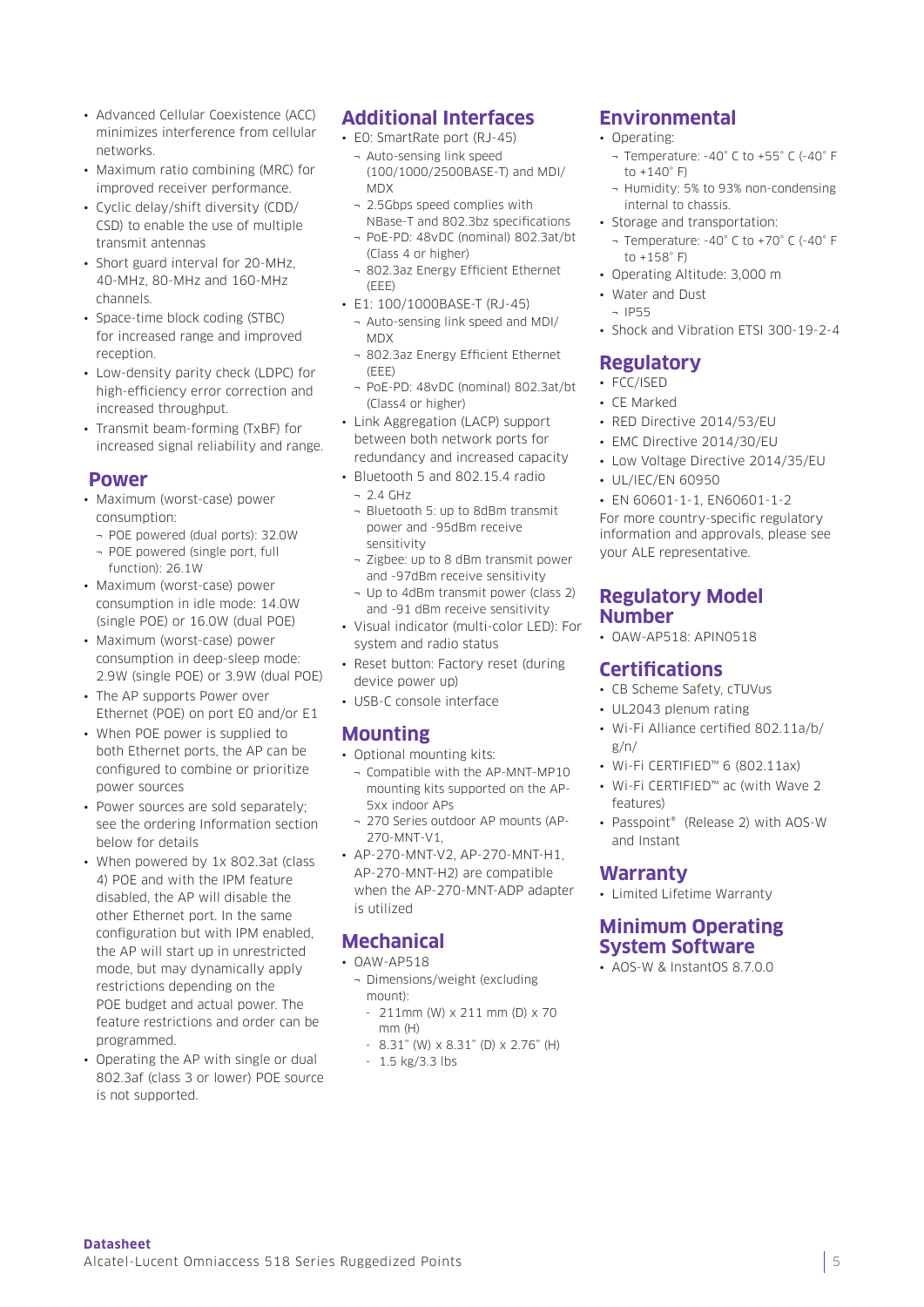| <b>RF Performance Table</b>  |                                                   |                                                 |
|------------------------------|---------------------------------------------------|-------------------------------------------------|
|                              | Maximum transit power (dBm)<br>per transmit chain | Receiver sensitivity (dBm)<br>per receive chain |
| 2.4GHz, 802.11B              |                                                   |                                                 |
| 1Mbps                        | 22                                                | $-97$                                           |
| 11 Mbps                      | 22                                                | $-89$                                           |
| 2.4GHz, 802.11g              |                                                   |                                                 |
| 6Mbps                        | 22                                                | $-94$                                           |
| 54Mbps                       | 20                                                | $-76$                                           |
| 2.4GHz, 802.11n HT20         |                                                   |                                                 |
| MCSO                         | 22                                                | $-93$                                           |
| MCS8                         | 19                                                | $-72$                                           |
| 2.4GHz, 802.11ax HE20        |                                                   |                                                 |
| MCS <sub>0</sub>             | 22                                                | $-93$                                           |
| MCS11                        | $17\,$                                            | $-62$                                           |
| 5GHz, 802.11a                |                                                   |                                                 |
| 6Mbps                        | 22                                                | $-95$                                           |
| 54Mbps                       | 20                                                | $-76$                                           |
| 5GHz, 802.11 n/ac HT20/VHT20 |                                                   |                                                 |
| MCSO                         | 22                                                | -94                                             |
| MCS8                         | 19                                                | $-72$                                           |
| 5GHz, 802.11n/ac HT40/VHT40  |                                                   |                                                 |
| MCSO                         | 22                                                | $-88$                                           |
| MCS9                         | 16                                                | $-78$                                           |
| 5GHz, 802.11n HT40           |                                                   |                                                 |
| MCSO                         | 18                                                | $-92$                                           |
| MCS9                         | 19                                                | $-68$                                           |
| 5GHz, 802.11n/ac HT40/VHT40  |                                                   |                                                 |
| MCS <sub>0</sub>             | 22                                                | -90                                             |
| MCS9                         | 19                                                | $-65$                                           |
| 5GHz, 802.11ac VHT160        |                                                   |                                                 |
| MCSO                         | 22                                                | $-84$                                           |
| MCS9                         | $14\,$                                            | $-59$                                           |
| 5GHz, 802.11ax HE20          |                                                   |                                                 |
| <b>MCSO</b>                  | 22                                                | $-94$                                           |
| MCS11                        | 17                                                | $-62$                                           |
| 5GHz, 802.11ax HE40          |                                                   |                                                 |
| <b>MCSO</b>                  | 22                                                | $-91$                                           |
| MCS11                        | $17\,$                                            | $-60$                                           |
| 5GHz, 802.11ax HE80          |                                                   |                                                 |
| <b>MCSO</b>                  | 22                                                | $-87$                                           |
| MCS11                        | 17                                                | $-57$                                           |
| 5GHz, 802.11ax HE160         |                                                   |                                                 |
| <b>MCSO</b>                  | 22                                                | $-85$                                           |
| MCS11                        | $17\,$                                            | $-53$                                           |

Maximum capability of the hardware provided (excluding antenna gain). Maximum transmit power is limited by local regulatory settings.